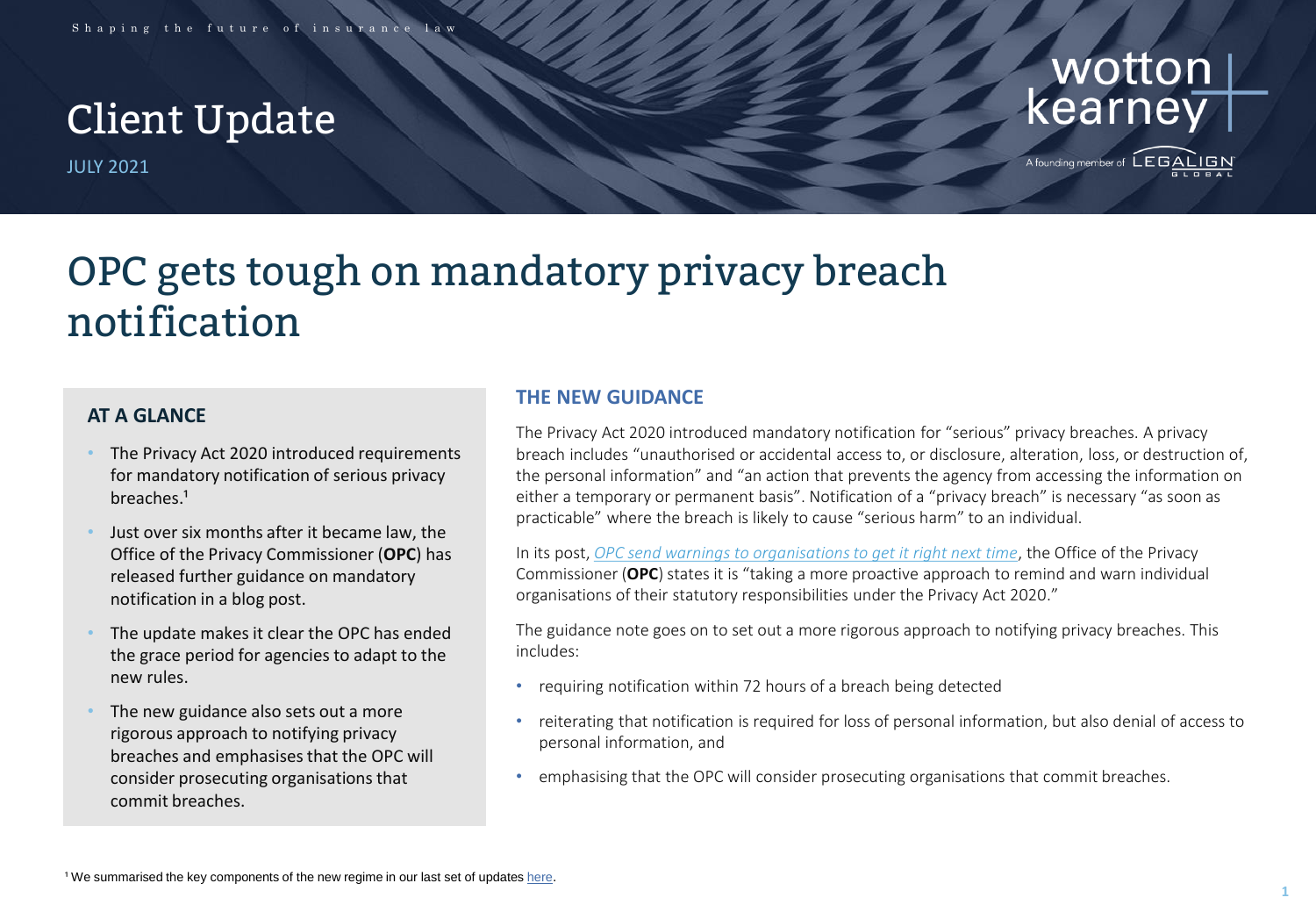

In its guidance note, the OPC expressed dissatisfaction with agencies' present approach to notification. While acknowledging that "the Act is silent on precise timing", the OPC has clarified that notifying privacy breaches "as soon as practicable after becoming aware" means within 72 hours.

The post also clarifies that ransomware attacks rendering information inaccessible can constitute privacy breaches. It goes on to highlight three examples of poorly managed breaches concerning an exemployee, an erroneous physical mail-out, and what it describes as a "serious privacy breach".

The update ends with an explicit word of warning, particularly around timing

*"It has now been six months since the Privacy Act 2020 took effect. The law has changed. Mandatory privacy breach reporting means telling our Office as soon as practicable if there's been a serious privacy breach. It doesn't mean telling us after the dust has settled. It means telling us sooner rather than later. Otherwise, there are potential consequences because the Privacy Act has given our Office new powers to enforce the law change."*

## **THE KEY ISSUES FOR INSURERS, BROKERS AND THEIR CUSTOMERS**

The OPC's update reflects a shift in its approach to privacy breach notification. The message is now clear: the grace period for agencies to adapt to the new rules is over.

#### *"As soon as practicable" = 72 hours*

The guidance note clarifies breaches should be notified within 72 hours unless there are "extenuating circumstances". While the 72 hour period aligns with the timing referred to in the EU's GDPR, it raises some practical questions for application in New Zealand.

The Privacy Act requires notification where it is reasonable to believe the breach is likely to cause serious harm to individuals. In its guidance, the OPC states that agencies should notify during the rectification process, rather than after the fact. How this will work in practice remains to be seen as it takes time following an incident to determine what has occurred, the information affected, and what impact this may have on individuals. For example, it often takes a forensic provider some time to identify that information has been exfiltrated after a ransomware attack.

The OPC's guidance suggests that agencies should notify when there may be a risk of serious harm – although that is a lower threshold than required by the strict wording of the Privacy Act (when serious harm is "likely"). If this is the new approach organisations will need to consider notifying early, which will also mean risk assessments need to be conducted quickly.

#### *Prevention of access and ransomware are on the OPC's radar*

When assessing privacy breaches, the OPC has emphasised that organisations must consider both access and disclosure of information and prevention of access issues. This highlights the importance of putting individuals at the heart of any risk assessment.

Agencies should be concerned about both data exfiltration and ransomware encryption that prevents access to impacted personal information. This is particularly pertinent for incidents involving ransomware, which are addressed specifically in the update.

**The shift in its [the OPC] approach to the privacy breach notification is clear - the grace period for agencies to adapt to the new rules is over.**